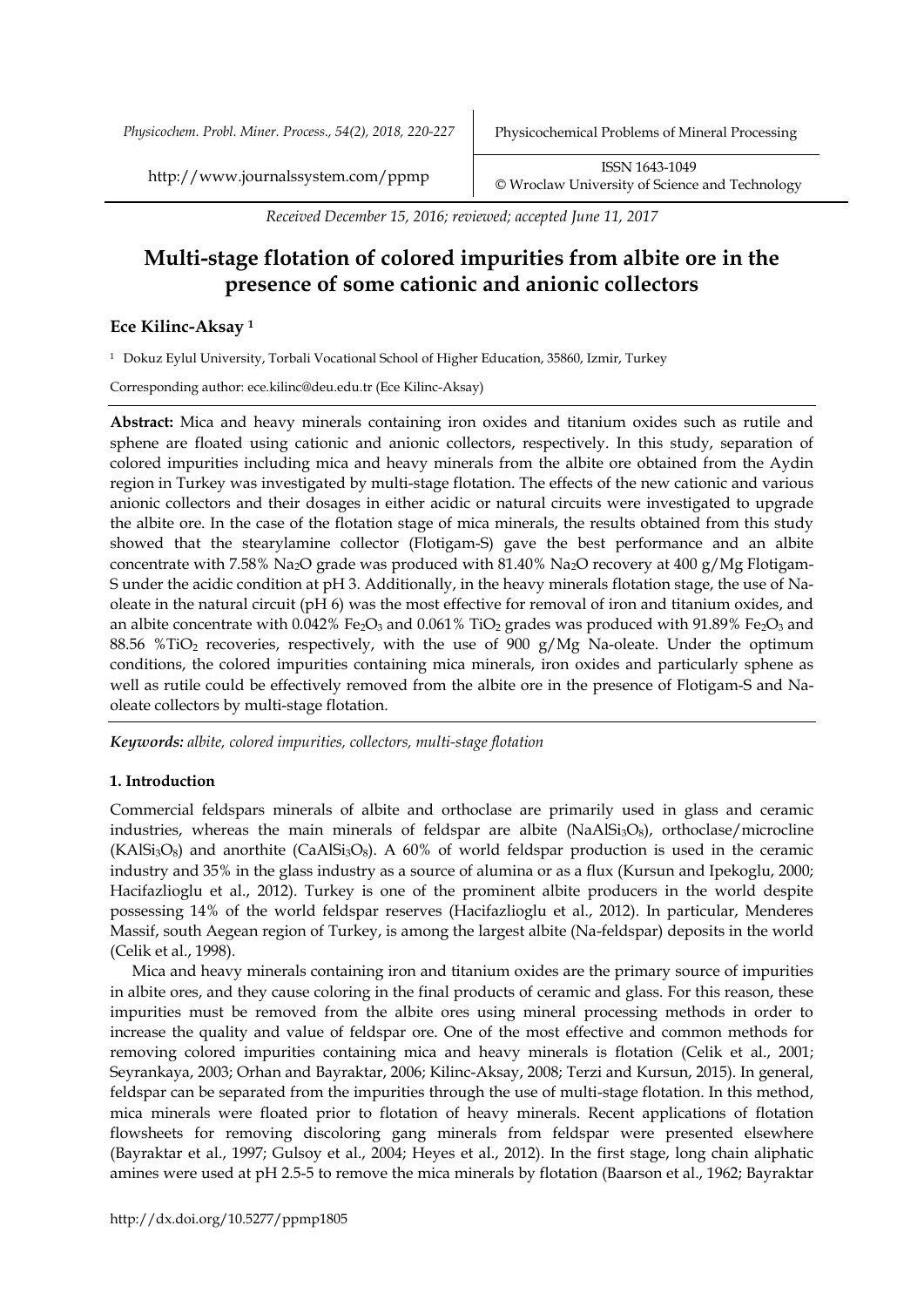et al., 1997; Orhan and Bayraktar, 2006). These studies indicated that mica minerals could be separated effectively from a feldspar ore by flotation with tallow amine acetate (Orhan et al., 2006), primary tallow amine acetate salt (Bayraktar et al., 1997; Akar et al., 2000) and primary fatty ammonium acetate salt (Sekulic et al., 2004; Kilinc-Aksay, 2008) at pH 3. Moreover, the use of fuel oil along with amine type collectors increased the selectivity of flotation (Rau, 1985; Akar, 1994). After flotation of mica minerals, the use of either classifier or cyclone with the purpose of decreasing the effect of amine type reagents in water increased the selectivity of anionic reagents used during heavy mineral flotation (Rau, 1985; Orhan and Bayraktar, 2006). In the second stage, flotation of heavy minerals consisting of iron and titanium oxides were possible with the use of fatty acids at mildly acidic and alkaline medium, petroleum sulfonates and alkyl succinamates at acidic medium, hydroxamates, oleoyl sarcosine and potassium oleate at about natural circuit and mildly alkaline medium, sodium oleate and various vegetable oil soaps at about mildly acidic medium (Bayraktar et al., 1997; Bayat et al., 2006; Celik et al., 1998; Celik et al., 2001; Kurcan et al., 2007; Kilinc-Aksay, 2008; Kilinc-Aksay et al., 2009; Kaya et al., 2012; Terzi et al., 2013). In the recent years, novel flotation techniques such as the cyclojet, Jameson cell and dissolved air flotation have been applied for removal of colored impurities in fine-sized feldspar ores (Karaguzel, 2010; Karaguzel and Cobanoglu, 2010; Hacifazlioglu et al., 2012). If desired, separation of feldspar from quartz can be provided after flotation of heavy minerals. Firstly, feldspar is activated by hydrofluoric acid, and then floated by amines at pH 2.5-3.5 (Gulsoy et al., 2004). Also, the non-HF process for flotation of feldspar was developed by using diamine acetate plus sulfonate and di-oleate alkylpropylene diamine as collectors (Celik et al., 1998).

In this study, the colored impurities containing mica and heavy minerals in the albite ore supplied from the Aydin region in Turkey were removed by multi-stage flotation. New amine type collectors in the acidic circuit in the first stage and different collector types depending on pH in the second stage were tested to remove mica and heavy minerals containing iron and titanium oxides, respectively. The effects of these collectors on removal of colored impurities from the albite ore were investigated based on its dosages.

#### **2. Materials and methods**

#### **2.1 Materials**

The albite ore sample used for the experiments was obtained from the Aydin region in Turkey. The mineralogical properties of the sample determined by the X-ray diffractometer (XRD) indicated that the main mineral of the ore was albite (NaAlSi<sub>3</sub>O<sub>8</sub>) along with ortoclase (KAlSi<sub>3</sub>O<sub>8</sub>), quartz (SiO<sub>2</sub>), muscovite  $(KAI_2(ASI_3O_{10})(F,OH)_2)$ , biotite  $(K(Mg,Fe)_3(ASI_3O_{10})(F,OH)_2)$ , sphene (CaTiSiO<sub>5</sub>) and rutile (TiO2) (Fig. 1). A chemical analysis of the sample (Table 1) carried out by X-ray fluorescence (XRF), showed that  $TiO<sub>2</sub>$  and  $Fe<sub>2</sub>O<sub>3</sub>$  contents of the sample were determined as 0.25 and 0.22%, respectively. According to the results of microscopic liberation observations based on a grain size count method (Aytekin, 1979; Saklar et al., 2000) by an Olympus SZ 61 binocular microscope, 95% of the albite sample was liberated below 125 µm particle size.



Fig. 1. XRD results of sample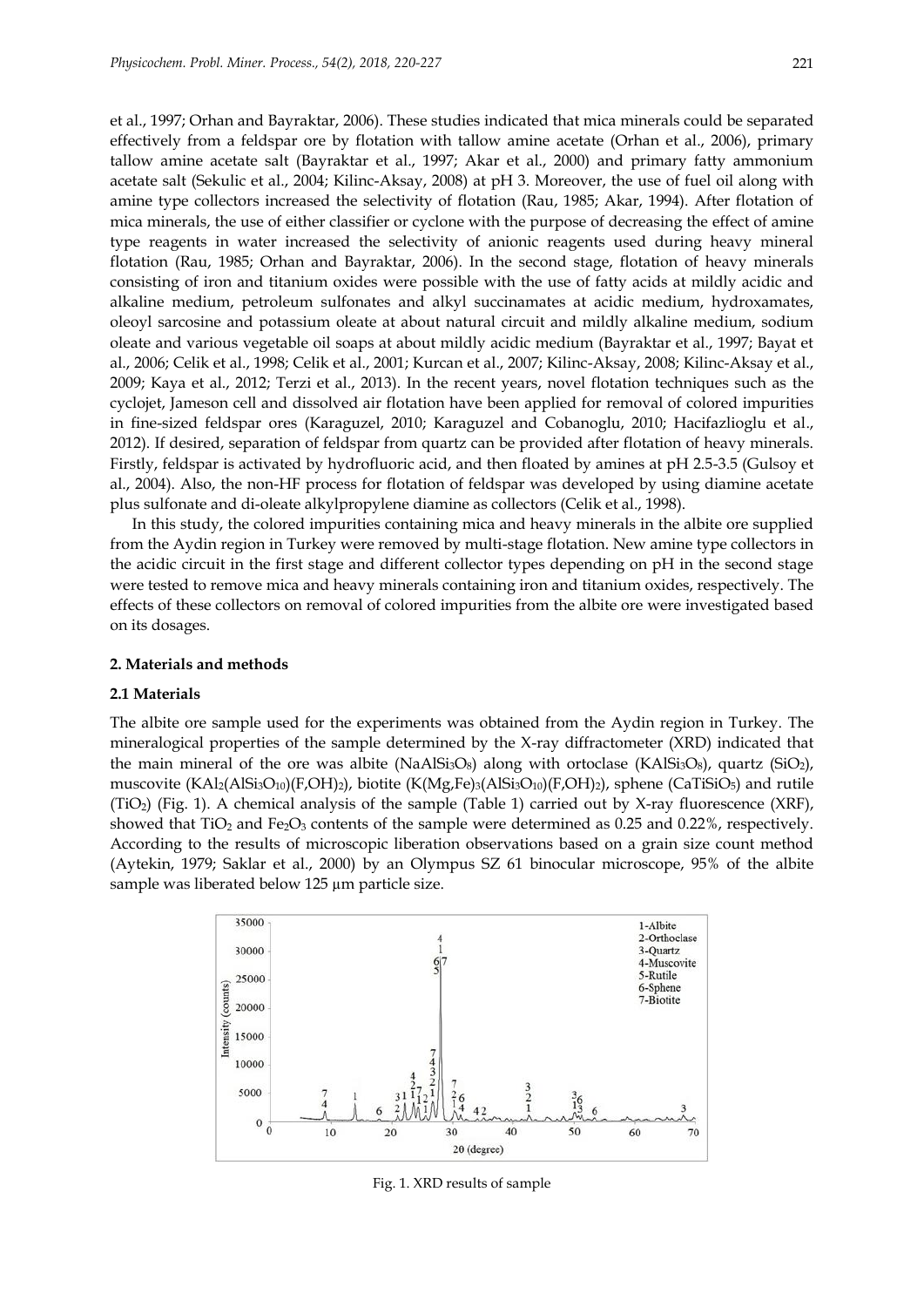| Component                      | Content (%) |  |  |
|--------------------------------|-------------|--|--|
| SiO <sub>2</sub>               | 68.11       |  |  |
| $Al_2O_3$                      | 18.15       |  |  |
| Na <sub>2</sub> O              | 7.24        |  |  |
| K <sub>2</sub> O               | 2.76        |  |  |
| Fe <sub>2</sub> O <sub>3</sub> | 0.22        |  |  |
| TiO <sub>2</sub>               | 0.25        |  |  |
| MgO                            | 0.09        |  |  |
| CaO                            | 1.33        |  |  |
| LOI*                           | 1.43        |  |  |
| *T<br>oss on ignition          |             |  |  |

Table 1. Chemical composition of sample

\*Loss-on-ignition

The albite ore was crushed to below 2 mm by a laboratory jaw crusher, and ground to below 125 µm by using a porcelain ball mill. The particle size distribution of the sample was determined using wet sieving. The results of sieve analysis showed that *d80*, *d50*, and *d<sup>20</sup>* sizes of the particles were found to be 69.80, 45.70 and 30.10 µm, respectively.

## **2.2 Methods**

Prior to the flotation tests, the samples were de-slimed by repeated (4 times) decantation. The particles below 25 µm (*d80*=15 µm) size were separated as slimes. The amount of the material deslimed was 7% by weight. All the flotation tests were conducted on  $-125+25 \mu m$  fractions with 500 g samples.

The impurities, mica and heavy minerals, were removed from the samples by a reverse flotation method. First, flotation of mica was carried out prior to flotation of heavy minerals due to considerably higher amounts of muscovite. Second, the heavy minerals consisting of iron oxide and titanium oxide were removed from the ore using anionic collectors. The anionic collectors were added into the cell stage-wise. A self-aerated sub-A Denver flotation machine  $(2 \text{ dm}^3)$  was used. The multistage flotation test conditions and procedure are presented in Table 2. All the flotation products were analyzed by XRF to determine the best performing collector. As can be seen in Table 2, 50% solids were used for the conditioning stage prior to mica and heavy minerals flotation. It is well known from literature that fatty acid collectors and petroleum sulfonates are usually conditioned at 50 to 70% solids, whereas amines, amine acetates or amine dispersions are usually conditioned at 30% to 50% solids (Baarson et al., 1962). Similar applications are seen in previous studies (Akar, 1994; Bayraktar et al., 1997; Gulsoy et al., 2004; Orhan et al., 2006).

|  | Table 2. Multi-stage flotation test conditions and procedure |  |
|--|--------------------------------------------------------------|--|
|  |                                                              |  |

| Conditions   | Parameters              | Mica minerals flotation | Heavy minerals       |
|--------------|-------------------------|-------------------------|----------------------|
|              | Solids, %               | 50                      | 50                   |
| Conditioning | Time, min               | 15                      | 15                   |
|              | Impeller speed, rpm     | 1500                    | 1500                 |
|              | $Na2SiO3$ , g/Mg        | 1000                    | $1500*$              |
|              | Collector, g/Mg         | Cationic                | Anionic <sup>*</sup> |
|              | Fuel oil+kerosene, g/Mg | 100                     | --                   |
|              | Dowfroth 1012, g/Mg     | 75                      | $75*$                |
| Flotation    | Solids, %               | 20                      | 20                   |
|              | Time, min               | 10                      | 10                   |
|              | Impeller speed, rpm     | 1200                    | 1200                 |
|              |                         |                         |                      |

\* in second stage, collectors were added into the cell in 2 steps as 1:1 w/w.

The flotation tests were conducted with different cationic and anionic reagents. These reagents were Flotigam-S (stearylamine), Flotigam-T (tallow fatty amine), Aero promoter 801 (petroleum sulphonate), Aero promoter 830 (alkyl succinamate), and Na-oleate. Flotigam and Aero series were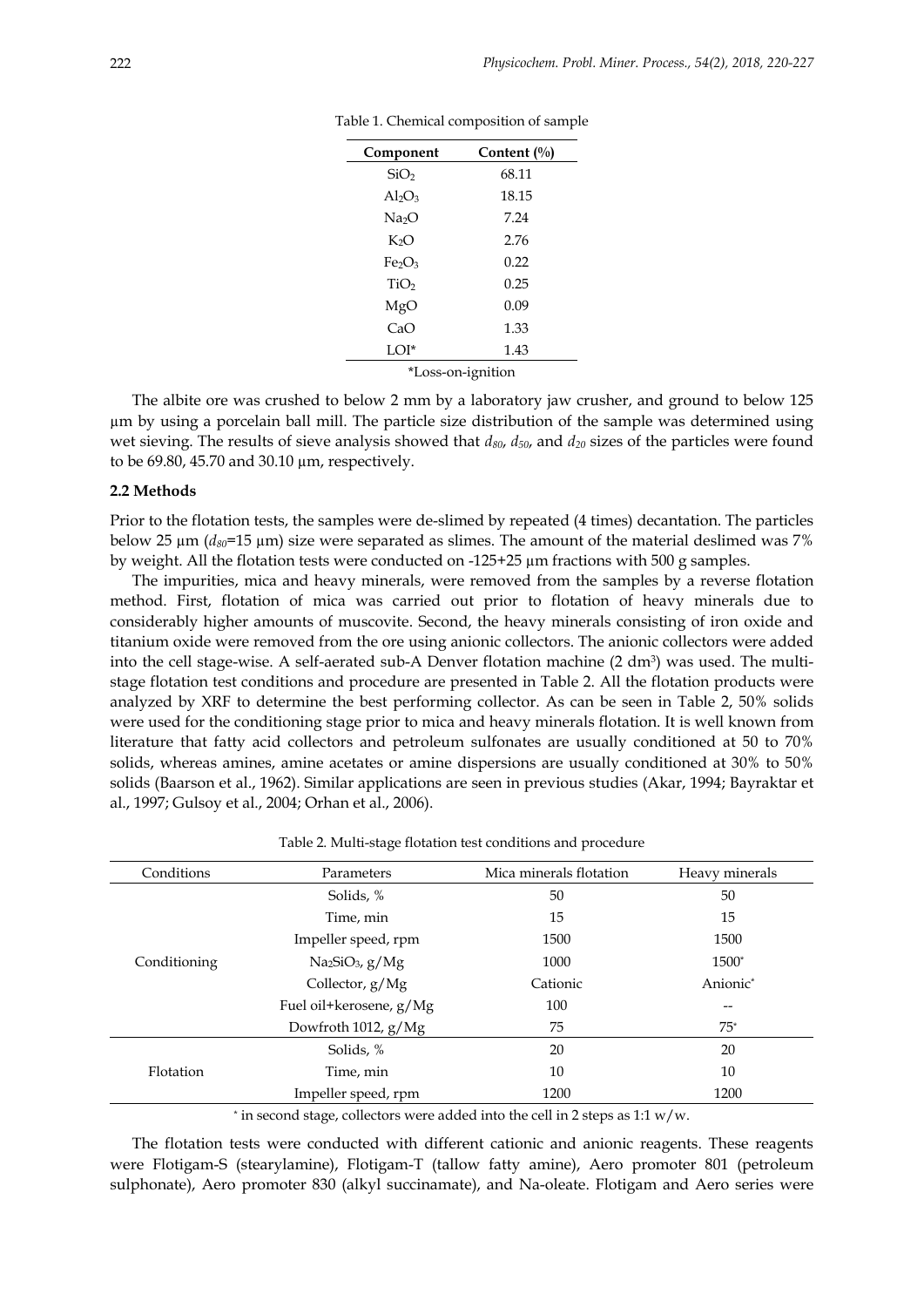supplied by Hoechst AG (Germany) and Cytec Industries Inc. (USA), respectively. Na-oleate was prepared with similar way by Bayraktar et al., 1997. Local olive oil was used for preparing Na-oleate. A 5 N NaOH was added drop-wise by 1.8:1 volumetric ratio of into warm stirred olive oil and diluted to 10% w/w with distilled water. Besides, fuel oil and kerosene (blended as 1:4 w/w) were used as auxiliary collectors. In the flotation tests, the pH of the system was adjusted with H2SO4. Sodium silicate ( $Na_2SiO_3$ ) and Dowfroth 1012 were used as a dispersant and a frother, respectively.

## **3. Results and discussion**

The colored impurities in the albite ore were floated stage-wise, i.e., multi-stage flotation. In the first and second stages, the mica flotation and heavy minerals flotation were applied, respectively. The results were explained on the basis of Na2O% grade and recovery in albite concentrates. Mica minerals were floated with stearylamine (Flotigam-S) and tallow fatty amine (Flotigam-T) at pH 3. The performances of Flotigam-S and Flotigam-T collectors were tested with various collector dosages at pH 3. Flotigam-S and Flotigam-T were used as cationic collectors in the amount of 200, 400, 600, and 800 g/Mg. The results of the flotation tests are shown in Fig. 2.



Fig. 2. Effect of cationic collectors and its dosage on mica minerals flotation at pH 3

As shown in Fig. 2, stearylamine (Flotigam-S) was more effective than tallow fatty amine (Flotigam-T) for removal of mica minerals from the albite ore. It was found that the optimum dosage of Flotigam-S was 400 g/Mg at pH 3. The albite concentrate with 7.58% Na<sub>2</sub>O grade and 81.40% Na<sub>2</sub>O recovery was obtained with the use of 400 g/Mg Flotigam-S. For Flotigam-T, the highest performance was provided with 600 g/Mg at pH 3, and the albite concentrate containing 7.35% Na<sub>2</sub>O grade was produced with 71.50% Na2O recovery. As known from literature, feldspar, quartz and some ironbearing minerals as gang minerals are associated with mica minerals. The point of zero charge (pzc) of muscovite is about pH 1.0, and muscovite is readily floated using a cationic collector in an acidic system and an anionic collector in a basic system (Fuerstenau et al., 2007). Many papers on the application of collectors in flotation of mica minerals from feldspar have been focused on primarily to cationic amine collectors at pH 3 (Celik et al., 1998). The hydrogen ion concentration allowing activation and flotation of the mica and some of the iron-bearing minerals at pH of about and below 3.5 is sufficient to prevent attachment of the amine collector onto the feldspar and silica surfaces (Baarson et al., 1962). On the other hand, the pzc of feldspar is similar to that of quartz which is about pH 2 (Karaguzel, 2010; Heyes et al., 2012). It was stated that feldspar can be floated by cationic amine collectors at pH 2.5-3.0 in the presence of soluble fluoride ions (Heyes et al., 2012). The presence of the fluoride ion activates the feldspar surfaces for bubble-particle attachment by the amine collector, and hence depresses quartz (Baarson et al., 1962, Celik et al., 2001).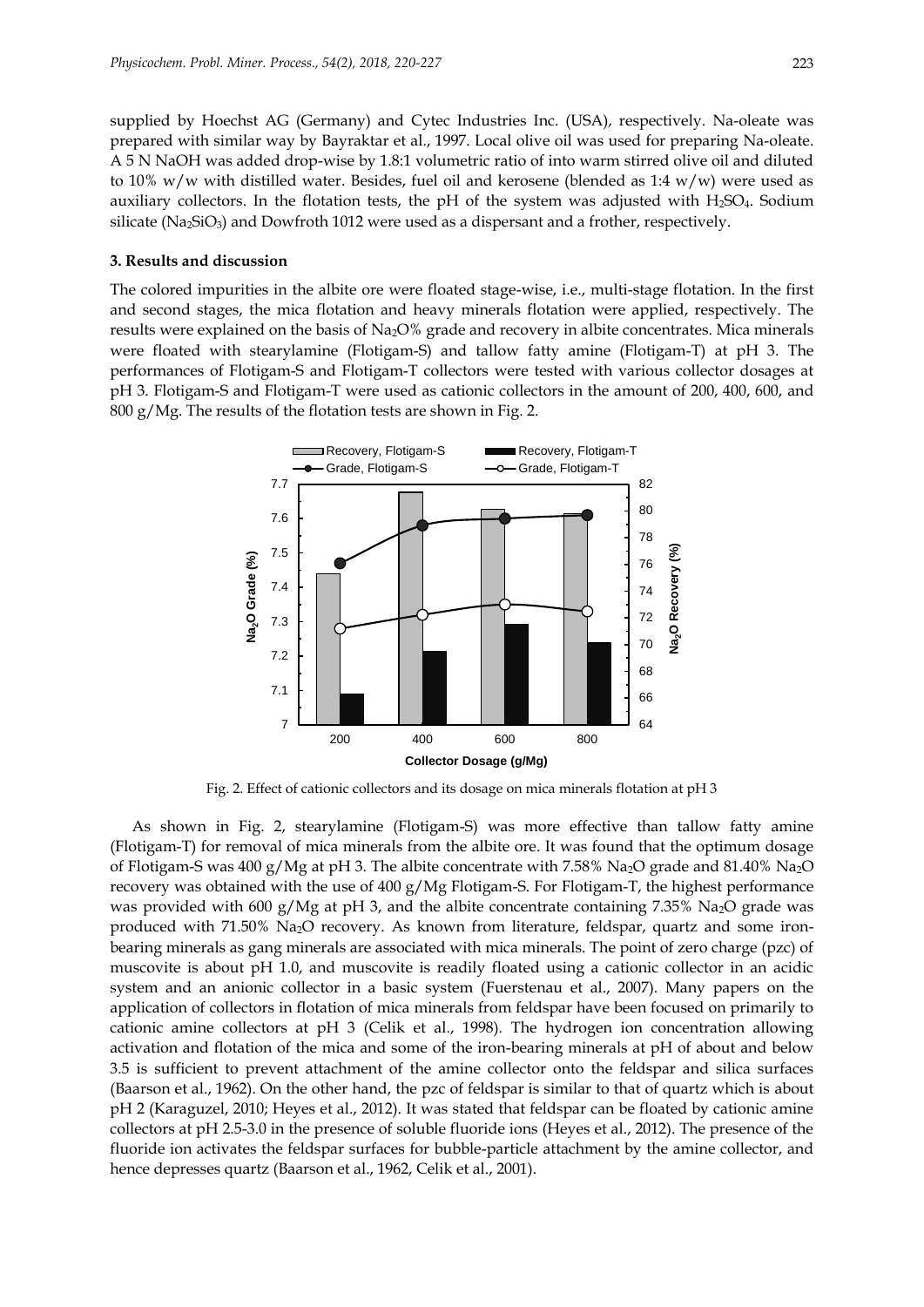In this purpose, in the second stage, flotation of heavy minerals from the albite ore was carried out using various anionic collectors. The iron and titanium bearing minerals containing sphene and rutile in the albite ore were floated by anionic collectors at pH 3 and 6 (natural). Petroleum sulfonate (Aero 801), alkyl succinamate (Aero 830) and Na-oleate (Na-Ol) were used as anionic collectors for the flotation tests. The performances of the collectors were tested at 500, 700, 900 and 1100  $g/Mg$ . The results were evaluated on the basis of Fe<sub>2</sub>O<sub>3</sub> and TiO<sub>2</sub> grades in the albite concentrate and recoveries of the colored impurities from the albite ore. The results are shown in Figs. 3 and 4.



Fig. 3. Effect of anionic collectors and its dosage on flotation of heavy minerals at pH 3

As clearly seen in Fig. 3, the alkyl succinamate promoter (Aero 830) exhibited the best performance at pH 3. It was determined that the optimum dosage of Aero 830 was 900  $g/Mg$ . The albite concentrate containing  $0.056\%$  Fe<sub>2</sub>O<sub>3</sub> and  $0.096\%$  TiO<sub>2</sub> grades was obtained with the recovery of 90.03% Fe<sub>2</sub>O<sub>3</sub> and 83.60% TiO<sub>2</sub>, respectively. The use of Aero 801 substantially removed iron bearing minerals at pH 3. However, it failed to show an adequate performance in terms of titanium bearing minerals, and an albite concentrate with  $0.061\%$  Fe<sub>2</sub>O<sub>3</sub> and  $0.149\%$  TiO<sub>2</sub> grades was produced with the recoveries of 87.23% and 74.91% at 900 g/Mg, respectively. Additionally, Na-oleate gave the poorest performance at pH 3.

As seen from Fig. 4, Na-oleate at natural pH (pH 6) gave the best results for removal of iron and titanium bearing minerals from the albite sample. It was found that the optimum dosage of Na-oleate was 900 g/Mg at pH 6 (natural). The albite concentrate with the grades of 0.042% Fe<sub>2</sub>O<sub>3</sub> and 0.061% TiO<sub>2</sub> was produced with the recoveries of 91.89% Fe<sub>2</sub>O<sub>3</sub> and 88.56% TiO<sub>2</sub>, respectively. In the case of Na-oleate, the recoveries of colored impurities in the albite concentrate increased with increasing to pH 6 from pH 3, and the best quality concentrate was obtained at natural pH (pH 6). On the other hand, flotation of iron and titanium minerals from the albite ore was not achieved using petroleum sulphonate (Aero 801) and alkyl succinamate (Aero 830) collectors in natural pH (pH 6). The albite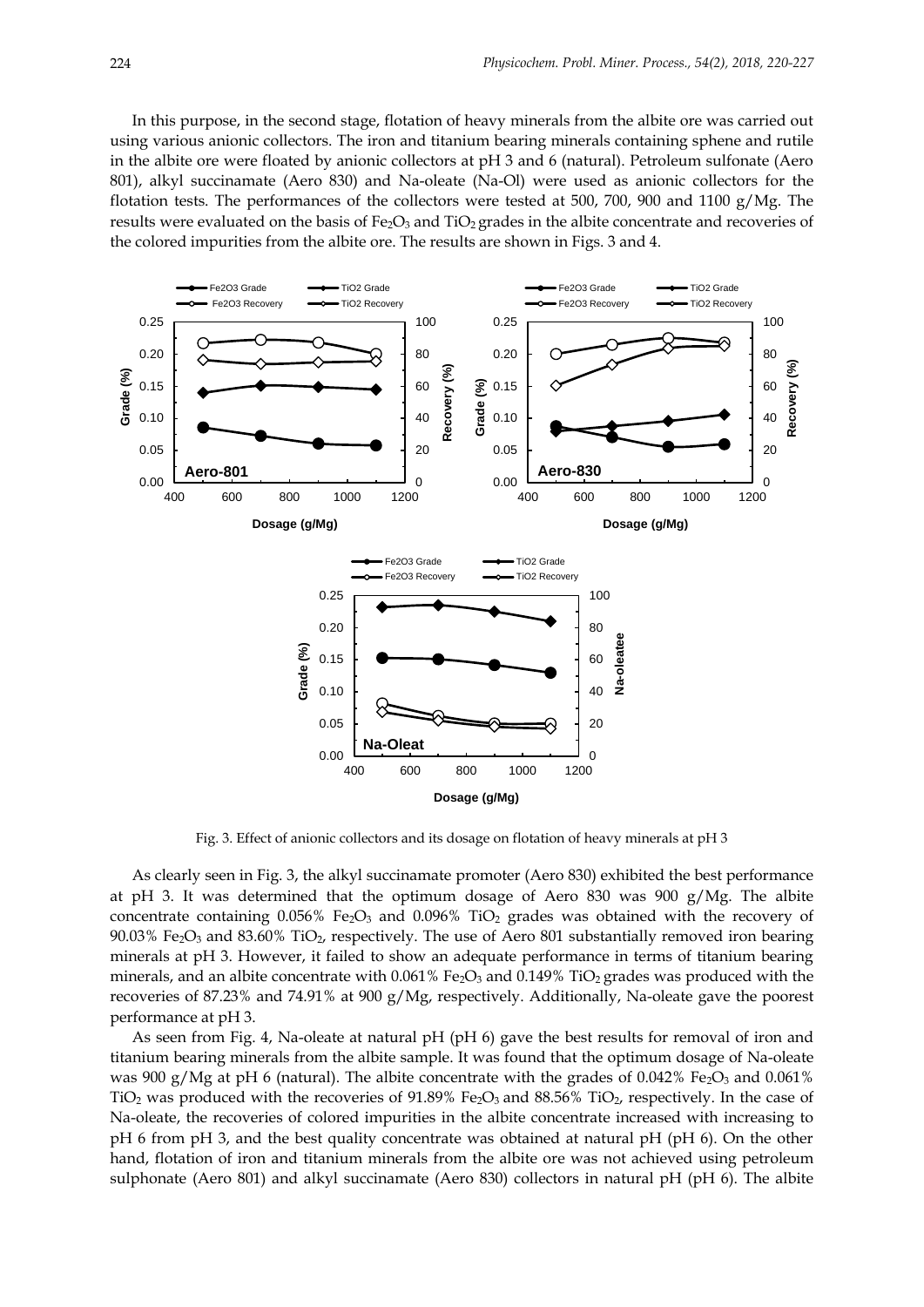concentrate with the high values of Fe<sub>2</sub>O<sub>3</sub>% and TiO<sub>2</sub>% grades and the low recoveries of iron and titanium minerals from the albite ore was produced using Aero 801 and Aero 830 collectors at pH 6 (natural). For instance, while the concentrate with the grades of 0.133% Fe<sub>2</sub>O<sub>3</sub>, 0.162% TiO<sub>2</sub> was obtained with the recoveries of 45.11% Fe<sub>2</sub>O<sub>3</sub>, 34.21% TiO<sub>2</sub> using 900 g/Mg Aero 801, the concentrate with the grades of 0.127% Fe<sub>2</sub>O<sub>3</sub>, 0.152% TiO<sub>2</sub> was produced with the recoveries of 46.83% Fe<sub>2</sub>O<sub>3</sub>, 36.33% TiO2 using 900 g/Mg Aero 830.



Fig. 4. Effect of anionic collectors and its dosage on flotation of heavy minerals at pH 6

As can be seen from Figs. 3 and 4, Na-oleate in the natural circuit (pH 6) gave better results than Aero 830 in the acidic circuit (pH 3) in terms of the removal of titanium bearing minerals containing particularly sphene and rutile as well as iron bearing minerals from the albite ore. It is known that while albite has the iep of around 1.5 (Celik et al., 1998, Bayat et al., 2006), the iep of rutile and sphene as titanium minerals in albite is 3.5-5.5 (Parks, 1965) and 3.5 (Kosmulski, 2009), respectively. Fatty acids are commonly used in order to remove the colored impurities from feldspar ores (Celik et al., 1998, Lui and Peng, 1999). In particular, fatty acids and fatty acid soaps containing oleic acid are strong collectors for flotation of rutile at pH 4-6 (Bayraktar et al., 1997; Lui and Peng, 1999).

#### **4. Conclusions**

This study investigated separation of colored impurities containing mica, iron and titanium bearing minerals in the albite ore received from the Aydin region in Turkey by multi-stage flotation. It was determined from the XRD analysis that while the sample mostly contained albite, it also contained muscovite, biotite, iron oxide, tourmaline, sphene and rutile as colored impurities. In addition, it was observed that the liberation size of albite was below 125  $\mu$ m. Based on the results from the flotation experiments, in the first stage, the use of a stearylamine collector (Flotigam S) was found to be more selective than tallow fatty amine (Flotigam T) for flotation of mica minerals from the albite ore. Under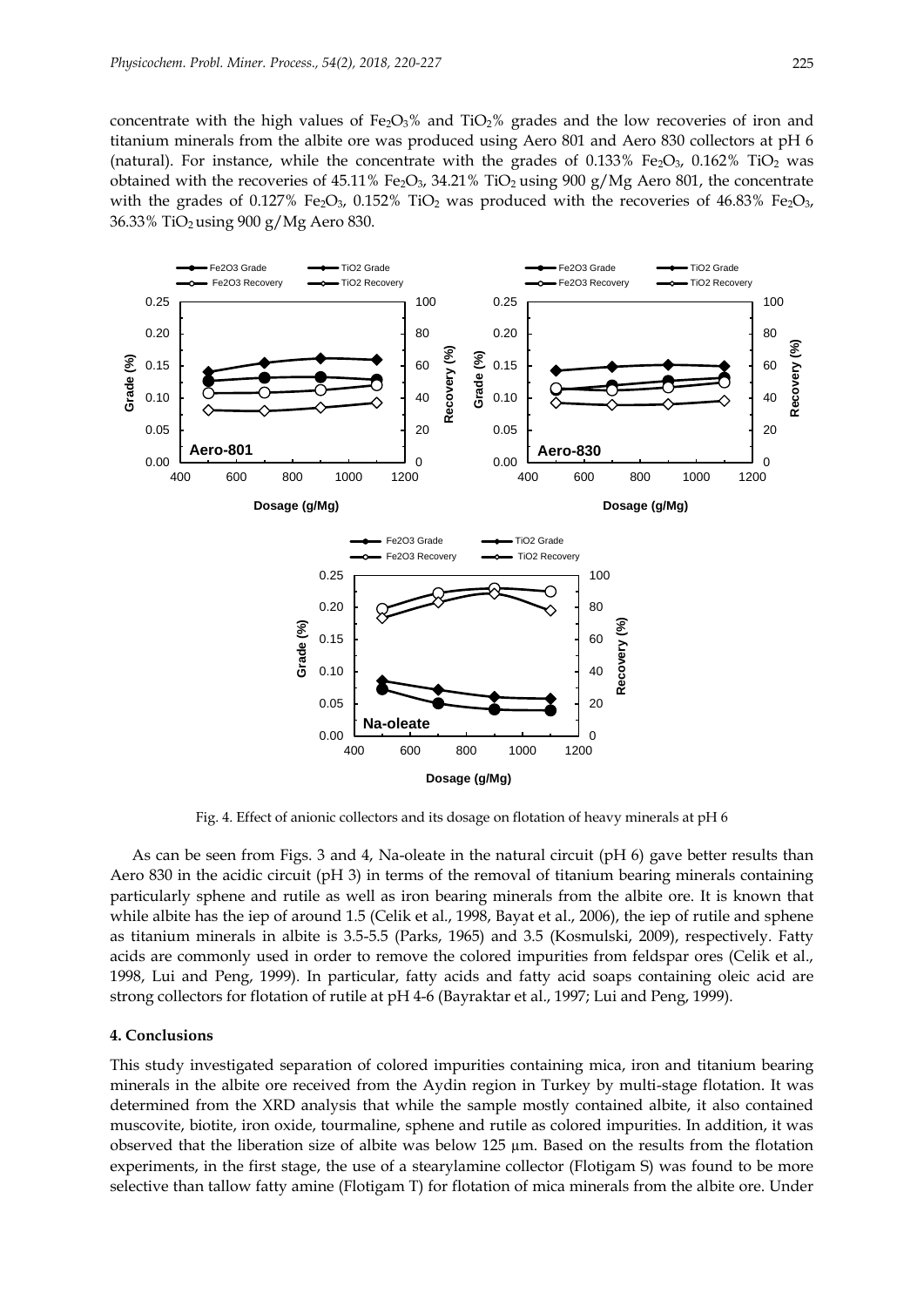the optimum conditions, the albite concentrate was obtained at conditions of 400  $g/Mg$  dosage of Flotigam S at pH 3. The Na2O% grade of the concentrate increased to 7.58% from 7.24% and 81.40% Na2O recovery was obtained. In the second stage, Na-oleate in the natural circuit (pH 6) was found to be effective in the removal of both iron and particularly titanium minerals containing sphene and rutile. The albite concentrate with  $0.042\%$  Fe<sub>2</sub>O<sub>3</sub>,  $0.061\%$  TiO<sub>2</sub> grades was obtained with the recoveries of 91.89% Fe2O3, 88.56 %TiO2, respectively. At pH 3, the use of Aero 830 was more effective than Aero 801 in removal of iron bearing minerals and its optimal dosage was found to be 900 g/Mg. The albite concentrate with  $0.056\%$  Fe<sub>2</sub>O<sub>3</sub> and  $0.096\%$  TiO<sub>2</sub> grades was obtained with the recoveries of  $90.03\%$ Fe<sub>2</sub>O<sub>3</sub> and 83.60% TiO<sub>2</sub>, respectively. Finally, the albite concentrate containing 69.92% SiO<sub>2</sub>, 18.85% Al<sub>2</sub>O<sub>3</sub>, 7.58% Na<sub>2</sub>O, 2.96% K<sub>2</sub>O, 0.042% Fe<sub>2</sub>O<sub>3</sub>, 0.061% TiO<sub>2</sub>, 0.07% MgO, 0.23% CaO, and 0.11% LOI was produced using 400 g/Mg dosage of Flotigam S at pH 3 and 900 g/Mg dosage of Na-oleate at pH 6 (natural). In the presence of Flotigam-S and Na-oleate collectors, the results obtained from this study showed that the mica minerals and heavy minerals containing particularly sphene and rutile as well as iron oxides in the albite ore could be effectively removed under the optimum conditions by multistage flotation.

### **References**

- AKAR A., 1994. *Evaluation of Gordes-Koprubasi district feldspar industrial raw material deposits*. In: 5th International Mineral Processing Symposium, 243-249.
- AKAR G., SEYRANKAYA A., GULER E., AKAR A., 2000. *Removal of heavy minerals from albite of Mugla-Milas district by froth flotation*. Mineral Processing on The Verge of The 21st Century, Ozbayoglu et al. (ed.), Balkema, Rotterdam, 317-321.
- AYTEKIN Y., 1979. *The measurement methods of fine particle*. Ege University Publication, No:2, p114, Izmir-Turkey (in Turkish).
- BAARSON R.E., RAY C.L., TREWEEK H.B., 1962. *Plant practice in nonmetallic mineral flotation*. In: Fuerstenau, D.W. (ed.), Froth Flotation, 50<sup>th</sup> Anniversary Volume, SME AIME, New York.
- BAYAT O., ARSLAN V., CEBECI Y., 2006. Combined application of different collectors in the floatation concentration of *Turkish Feldspars*. Minerals Engineering, 19, 98-101.
- BAYRAKTAR I., ERSAYIN S., GULSOY O.Y., 1997. *Upgrading titanium bearing Na-Feldspar by flotation using sulphonates, succinamate and soaps of vegetable oils*. Minerals Engineering, 1(12), 1363-1374.
- CELIK M.S., CAN I., EREN R.H., 1998. *Removal of titanium impurities from feldspar ores by new flotation collectors*. Minerals Engineering 11(12), 1201-1208.
- CELIK M.S., PEHLIVANOGLU B., ASLANBAS A., ASMATULU R., 2001. *Flotation of colored impurities from feldspar ores*. Minerals and Metallurgical Processing 18(2), 101-105.
- FUERSTENAU M.C., JAMESON G., YOON R.H., 2007. *Froth Flotation: A Century of Innovation*. SME, p.869.
- GULSOY O. Y., CAN N. M, BAYRAKTAR I., ERSAYIN, S., HIZAL M., SAHIN A. I., 2004. *Two stage flotation of sodium feldspar – from laboratory to industrial application*. Mineral Processing and Extractive Metallurgy (Trans. Inst. Min. Metall. C), 113, 139-144.
- HACIFAZLIOGLU H., KURSUN I., TERZI M., 2012. *Beneficiation of low-grade feldspar ore using cyclojet flotation cell, conventional cell and magnetic separator*. Physicochemical Problems of Mineral Processing, 48(2), 381-392.
- HEYES G. W., ALLAN G.C., BRUCKARD W.J., SPARROW G.J., 2012. *Review of flotation of feldspar*. Mineral Processing and Extractive Metallurgy (Trans. Inst. Min. Metall. C), 121(2), 72-78.
- KARAGUZEL C., 2010. *Selective separation of fine albite from feldspatic slime containing colored minerals (Fe-Min) by batch scale dissolved air flotation (DAF)*. Minerals Engineering, 23, 17-24.
- KARAGUZEL C., COBANOGLU G., 2010. *Stage-wise flotation for the removal of colored minerals from feldspatic slimes using laboratory scale Jameson cell*. Separation and Purification Technology, 74, 100-107.
- KAYA E., MALAYOGLU U., KILINC-AKSAY E., KURCAN I., 2012. *Noval approach for the removal of impurities from feldspar ores*. Asian Journal of Chemistry, 24(11), 5283-5285.
- KILINC-AKSAY E., 2008. *Removal of discoloured impurities from feldspar ores by bulk floatation*. Asian Journal of Chemistry, 20(5), 3623-3632.